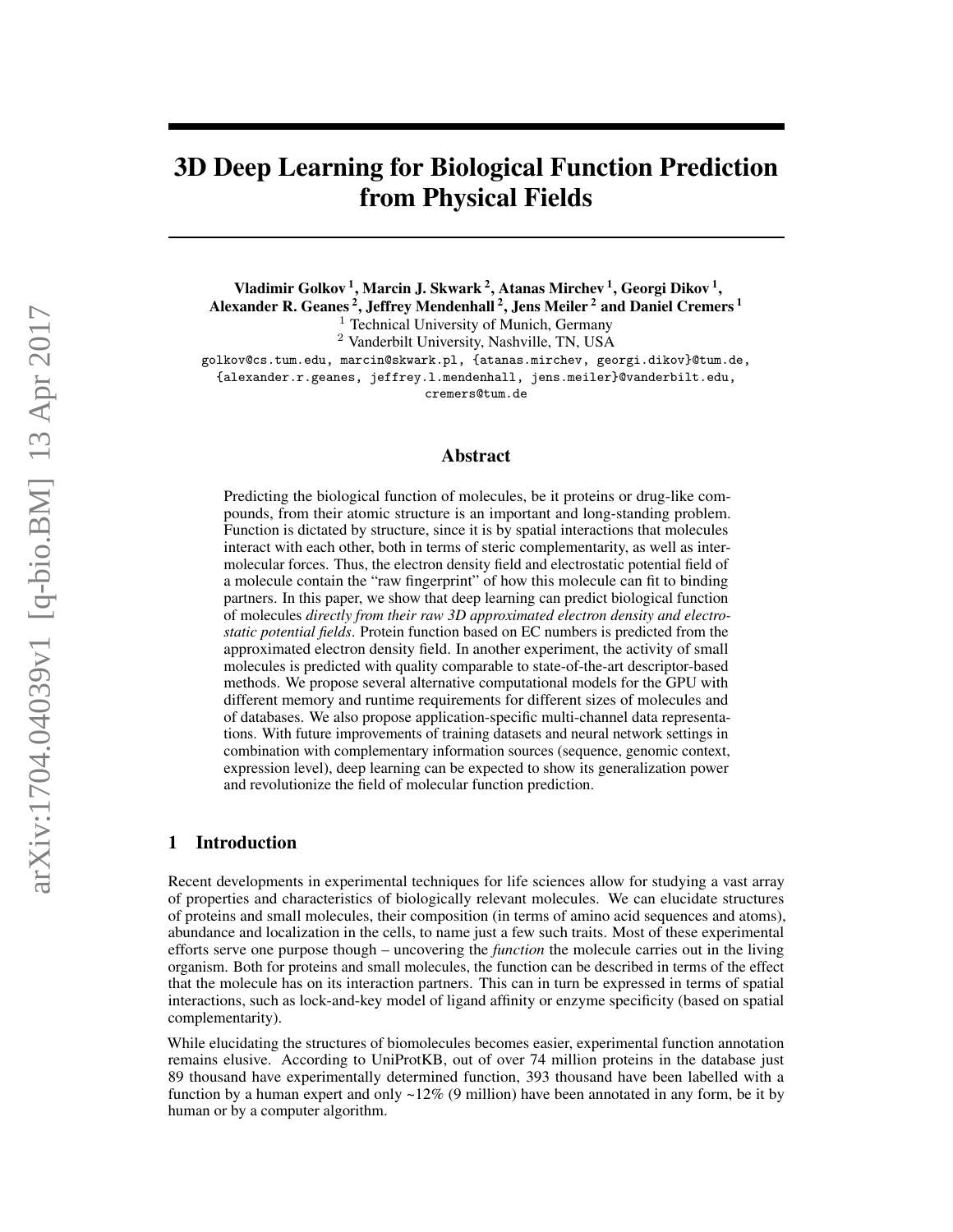Analogously, PubChem (one of the largest databases of drug-like molecules and their bioactivity assays) contains over 93 million compounds, but only 1.2 million experimental assays in which one or more of the compounds have been tested against one of  $\sim$ 10 thousand protein targets or  $\sim$ 20 thousand gene targets. Bearing in mind that a single compound can act on multiple targets and a single protein can be a target of many compounds, it is evident that this database is far from being comprehensive.

## 1.1 Non-structure-based function prediction

While the function is dictated by structure, it is not always necessary to know the full, atomic structure of the compound to be able to infer the function. For example, protein function prediction methods use numerous sources of information in combination. In addition to the amino acid sequence (primary structure), one can use evolutionary information (homologs of known function), sequence information inferred from genome (genomic context), gene co-expression, proteomic assays (including proteinprotein interaction), as well as data from genetic assays and clinical observations, as summarized in an overview of numerous state-of-the-art methods [\[Jiang](#page-12-0) *et al*., [2016\]](#page-12-0).

# 1.2 Structure-based function prediction

# 1.2.1 Related work

There are many possibilities to represent information about molecule structure, and to feed it into a function prediction method.

For quantitative structure-activity relationship (QSAR) modeling, chemical structures are often numerically encoded with hand-made descriptors that describe chemical properties, topology or atomic connectivity, and spatial geometry of the molecule [\[Sliwoski](#page-13-0) *et al*., [2014\]](#page-13-0). Scalar descriptors include molecular properties, such as molecular weight and the octanol-water partition coefficient (LogP). Topological descriptors encode the connectivity of the molecule, examples of which include substructure-matching schemes and bond distance histograms such as 2D autocorrelation functions [\[Sliwoski](#page-13-1) *et al*., [2016\]](#page-13-1). Geometrical descriptors include radial distribution and 3D autocorrelation functions which calculate histograms of interatomic distances within a molecule, or encoding coefficients of the spherical harmonics which best describe the shape of the molecule [\[Baumann, 2002,](#page-12-1) [Wang](#page-13-2) *et al*., [2011\]](#page-13-2). Topological and geometrical descriptors are often weighted by atomic properties such as partial charge or polarizability to describe the spatial and topological distributions of these properties as well. Most of descriptors either do not require a three-dimensional conformation of the molecule, or else a single low-energy conformation is used for their calculation. Four-dimensional descriptors have also been described which aim to encode some dynamical properties of molecules, such as multiple conformations [\[Andrade](#page-12-2) *et al*., [2010\]](#page-12-2), in addition to the properties described above.

For proteins, on the other hand, approaches to representing the structure are two-fold, either coordinate-based or topology-based. The first ones denote the positions of all the amino acids in Cartesian space, either by coordinates of atoms or of pseudoatoms (larger entities representing a group of atoms). Coordinate-based representations are immediately interpretable, as they comprise sufficient information to easily position all the objects in three-dimensional space. The functional relationships within the protein, though, are better captured by representations taking into account the mutual proximity of the objects (amino acids, atoms. . . ). Such approaches have been widely adopted in the field, ranging from directly enumerating distances between bodies (often within a certain cutoff), through enumerating the bodies that are in spatial proximity (in contact, within a certain distance threshold) according to a certain metric, to purely neighborhood-based measures (such as the ones dictated by Voronoi tesselation) [\[Dupuis](#page-12-3) *et al*., [2005\]](#page-12-3). Through these measures it is straightforward to tell which bodies (atoms, amino acids. . . ) interact, but exceedingly difficult to reconstruct the original structure, if the original distances have not been preserved.

The method most similar to ours – using 3D representations directly as inputs to the neural network – is AtomNet [\[Wallach](#page-13-3) *et al*., [2015\]](#page-13-3). Its details and differences to our method are described below in Section [1.2.3.](#page-3-0)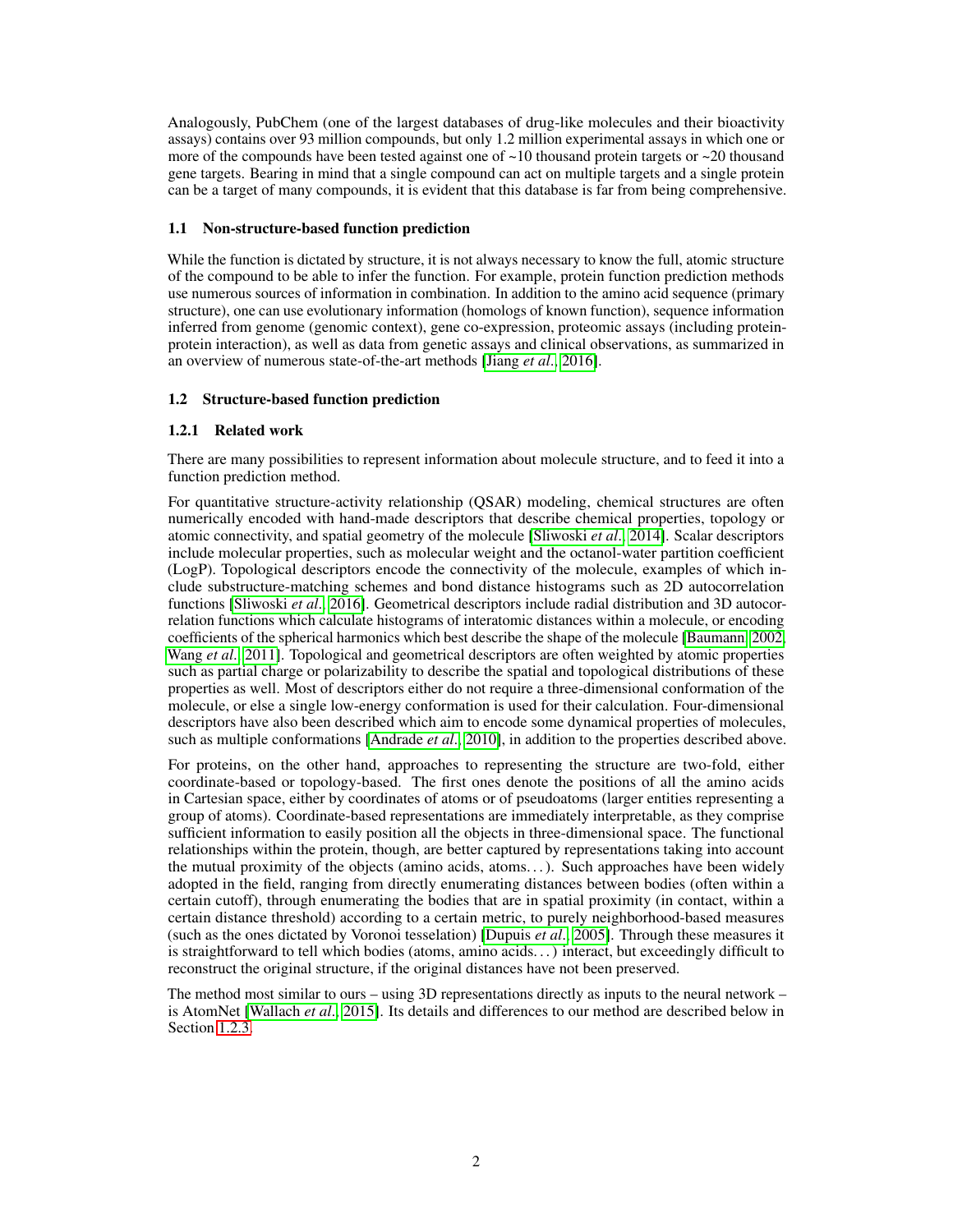<span id="page-2-0"></span>

Figure 1: Four of 70 z-slices from the two-channel  $70 \times 70 \times 70 \times 2$  representation of an active M<sub>1</sub> muscarinic receptor agonist (from dataset PubChem SAID 1798): approximated electron density field (top) and electrostatic potential field (bottom; positive potential in blue, negative in red). These physical fields characterize how this molecule can spatially fit to other molecules (binding partners). We thus propose using these fields directly as input to the 3D convolutional network.

#### 1.2.2 Motivation for proposed structure-based method

At a microscopic level, the electromagnetic force governs interactions between molecules of any shape or size and in particular it is responsible for the binding affinities of small molecules to proteins or for enzyme function. A classical description of molecular structure usually differentiates two major subsets of electromagnetic interactions, namely electrostatic forces (often described by an electrostatic potential) and van der Waals or steric interactions [\[Israelachvili., 2011\]](#page-12-4). Electrostatic forces are longer-range attractive or repulsive effects which are a result of charge imbalances between atoms, that establish partial positive and negative charges in different regions of the molecular structure. Van der Waals interactions are a shorter-range effect which may be either attractive, due to transient dipoles in the electron clouds, or repulsive, due to an overlap of the electron clouds of molecules. Van der Waals effects are therefore determined by the electron-dense regions around a molecule which effectively determine its shape and play an important role in determining binding interactions. Variations of electrostatic potential and electron densities are often used to computationally describe molecular interactions at a classical level, such as in molecular dynamics calculations [\[Salomon-](#page-13-4)[Ferrer](#page-13-4) *et al.* , [2013,](#page-13-4) [Brooks](#page-12-5) *et al*., [1983,](#page-12-5) [Alper and Levy, 1989\]](#page-12-6). Together these two properties make up a majority of what two interaction partners "see" of each other. In other words, electron density (or its estimate) and electrostatic potential are major determining factors of the molecular function. This is why we propose using these fields directly as inputs to the function prediction method.

The common theme in related work is that nearly all methods that use known (or predicted) structural information for function prediction extract handcrafted features. These transformations discard part of the information contained in the original data, very likely to the detriment of subsequent analysis. Lessons learned from the success of deep learning in numerous areas of application [\[Krizhevsky](#page-12-7) *[et al](#page-12-7)*., [2012,](#page-12-7) [Golkov](#page-12-8) *et al*., [2016,](#page-12-8) [Wang](#page-13-5) *et al*., [2017\]](#page-13-5) consistently indicate that deep learning can deal with the entire known raw information and learn the data transformation that is optimal for the task at hand. The multi-layer (deep) data transformations applied to the raw data are optimized jointly in view of the final goal (such as classification), formulated as the cost function of the neural network. The output error is back-propagated through all neural network layers, i.e. optimizes the transformations at all layers. In most cases, such automatically optimized transformations strongly outperform handcrafted ones. We therefore explore the deep learning approach to molecular function prediction.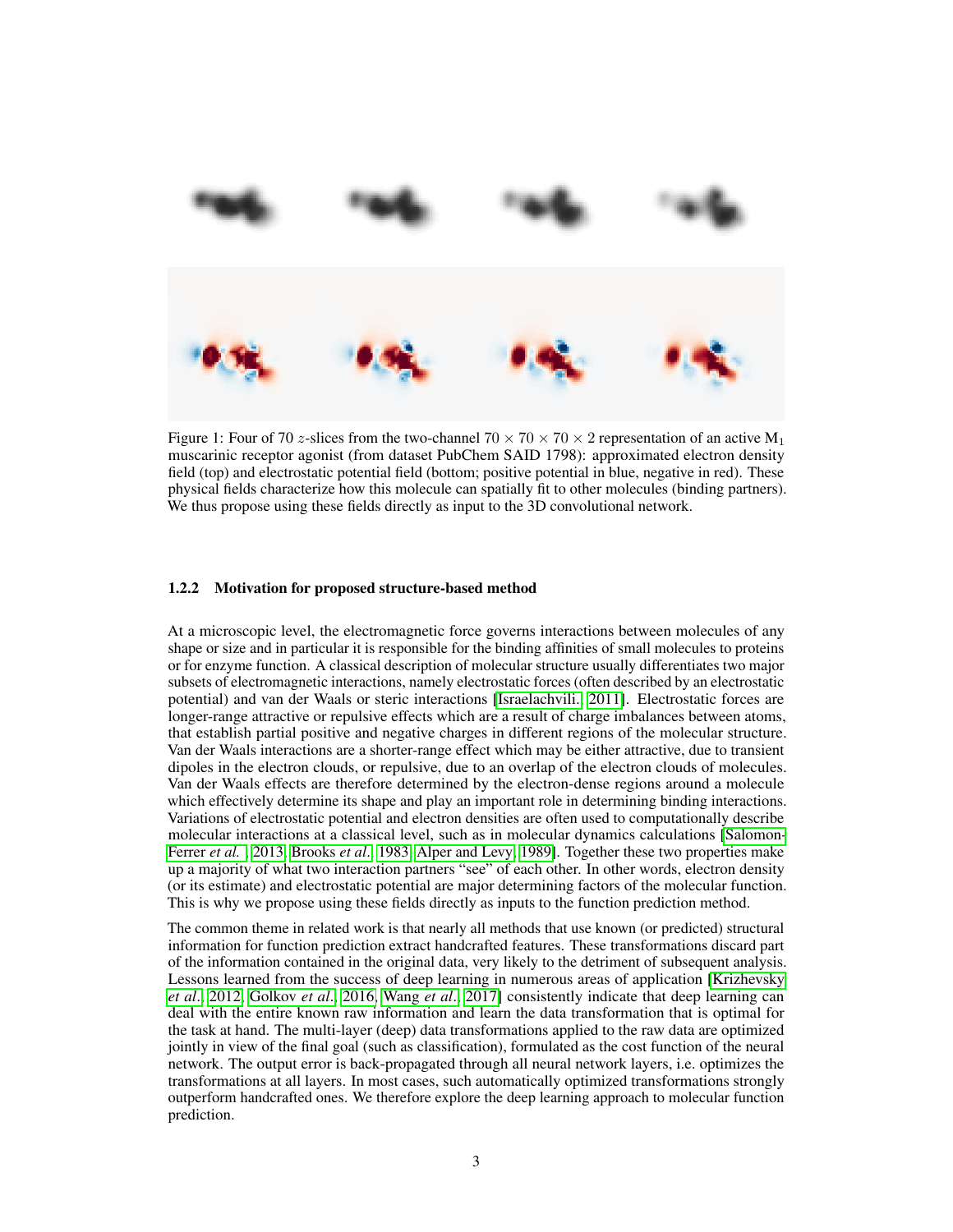#### <span id="page-3-0"></span>1.2.3 Differences between AtomNet and proposed method

To our knowledge, the only similar method is AtomNet [\[Wallach](#page-13-3) *et al*., [2015\]](#page-13-3). It uses various 3D grid representations of small molecules for bioactivity prediction. The main differences between AtomNet and our approach are the following:

- AtomNet requires a 3D co-complex of the molecule in question with its binding target, whereas our method infers the function of the molecule from the shape of the molecule alone.
- The version of AtomNet that uses the enumeration of atom types in a 3D grid only implicitly provides the information about the possibilities for physical interactions with other molecules, whereas our representation of the molecule via its approximate electron density and electrostatic potential 3D grids is a rawer, more direct representation of how other molecules "perceive" the molecule in question, and in what ways they can physically interact. Besides, the enumeration of atom types in a discrete grid without anti-aliasing introduces imprecisions, partially discarding information about the exact relative positions of the atoms, whereas the usage of anti-aliasing for atom enumeration or the voxel-wise estimation of electron density and electrostatic potential are unaffected by discretization-based imprecisions.
- The version of AtomNet that uses handcrafted chemical descriptors such as SPLIF [\[Da and](#page-12-9) [Kireev, 2014\]](#page-12-9), SIFt [\[Deng](#page-12-10) *et al*., [2004\]](#page-12-10), or APIF [\[Pérez-Nueno](#page-13-6) *et al*., [2009\]](#page-13-6) brings along the aforementioned disadvantages of handcrafted features, whereas we provide the entire physical information required to extract relevant chemical and physical properties.
- Besides small molecules, we also present *protein* function prediction using 3D deep learning, demonstrating the robustness of our approach.
- The network architecture of our approach differs from the one of AtomNet in the following ways: (a) it contains max-pooling layers, thus encouraging the learning of invariances (cf. below); (b) our network has more convolutional layers. The overall architecture is based on the work of [Simonyan and Zisserman](#page-13-7) [\[2015\]](#page-13-7).

# 2 Methods

#### 2.1 Input representation

Electron density of a molecule cannot be easily computed based on the coordinates alone, but can be approximated based on the positions of atoms and their van der Waals radii. Approximate electron density and electrostatic potential are calculated on a Cartesian grid. For small-molecule experiments, the field of view is  $35 \text{ Å} \times 35 \text{ Å} \times 35 \text{ Å}$  at a resolution of 0.5 Å, i.e.  $71 \times 71 \times 71$  voxels. An example is shown in Fig. [1.](#page-2-0) For protein experiments, the field of view is  $127 \text{ Å} \times 127 \text{ Å} \times 127 \text{ Å}$  at a resolution of 2 Å, i.e.  $64 \times 64 \times 64$  voxels, for low-resolution experiments, and a resolution of 1 Å, i.e.  $128 \times 128 \times 128$  voxels, for high-resolution experiments.

The approximate electron density used herein is emphatically *not* the true, noisy one measured by X-ray crystallography or electron microscopy. The experimental data can be used directly, but this remains to be the subject of future research. Instead, we use an estimate of the idealized electron density obtained from the atom coordinates. The electron density is estimated using a Gaussian kernel around the atom center with the van der Waals radius as its bandwidth. Using electron density from physical experiments directly is in principle also possible.

The electrostatic potential of small molecules is estimated by computing the partial charges of the atoms using the Gasteiger-Marsili PEOE (Partial Equalization of Orbital Electronegativities) algorithm [\[Gasteiger and Marsili, 1978\]](#page-12-11).

Protein experiments were performed using approximated electron density only, without electrostatic potential, for several reasons. Firstly, the computation of partial charges for proteins requires employing one of several non-trivial algorithms, all of which are fraught with substantial degree of error. The comparison of the effect of these methods on the results of 3D deep learning is subject of future work. Secondly, individual amino acid types have a paramount effect on the partial charges, and amino acid types can be inferred from the approximated electron density alone. Thus, due to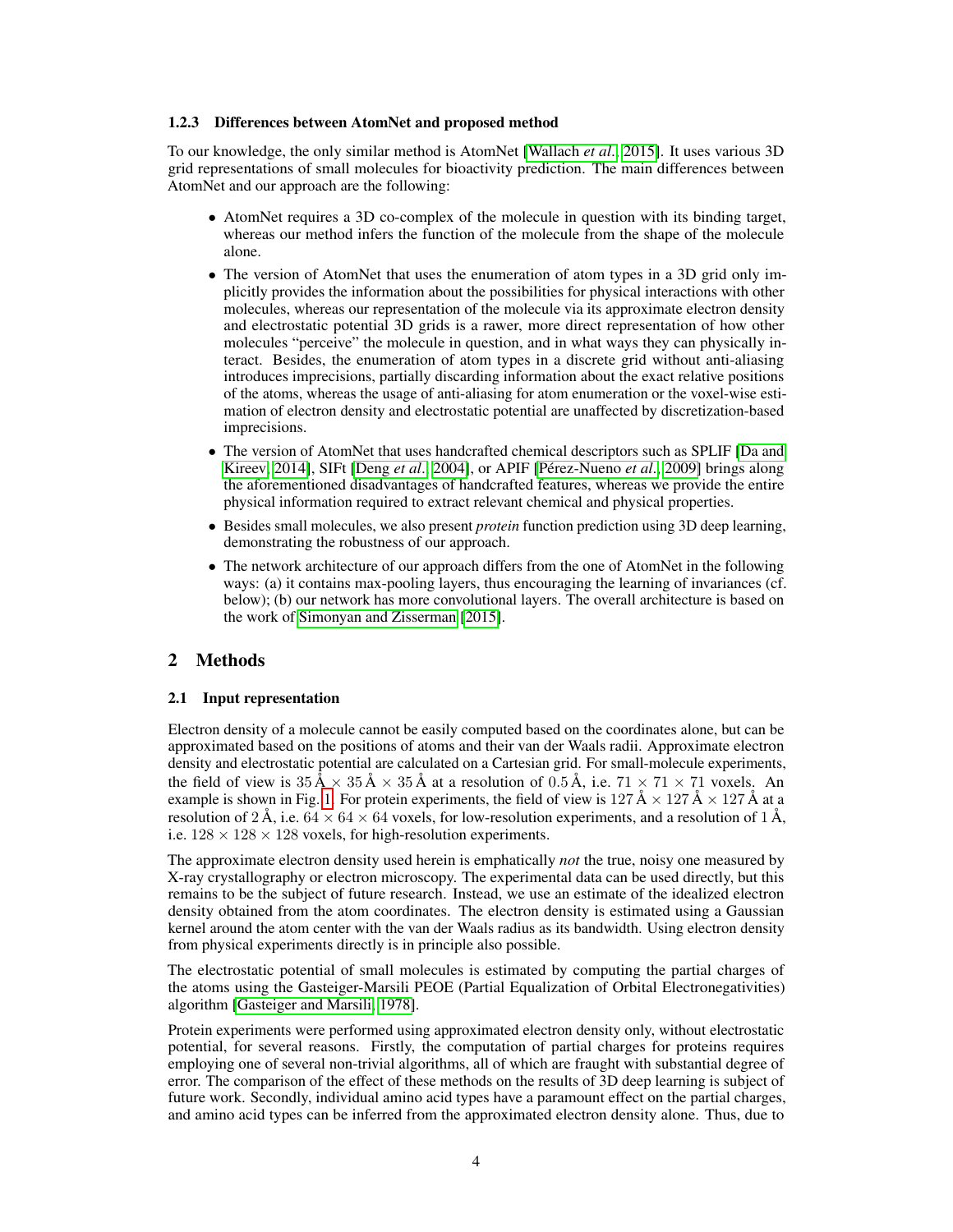<span id="page-4-0"></span>

Figure 2: Eight z-slices of approximate protein electron density field in a 21-channel representation. The backbone and each residue type have individual channels (shown as 21 colors) for the electron density of respective atoms. This novel protein-specific representation helps the neural network to distinguish the amino acid types directly.

the limited vocabulary of structural motifs in proteins, "electrostatic motifs" can be learned from "electron density motifs".

To additionally simplify the recognition of structural motifs and to make use of the limited vocabulary of amino acid residues, we propose an alternative multi-channel input representation. Instead of computing the approximated electron density of the entire protein in a Cartesian  $64 \times 64 \times 64$ voxel grid (or  $128 \times 128 \times 128$  for high-resolution experiments), we separate the atoms by the 20 amino acid residue types they belong to and calculate the approximated electron density (Gaussian kernel) 3D maps for each residue type separately, yielding 20 channels, i.e. a  $64 \times 64 \times 20$ array. An additional channel is used for the electron density of backbone atoms, the 21 channels thus summing up to the overall approximated electron density. These 21 channels are shown in Fig. [2.](#page-4-0) Furthermore, one additional channel is used for hydrogen atoms due to their role in hydrogen bonds, influencing molecular function, and a complementary channel for heavy-atom electron density, the two latter channels also summing up to the overall approximated electron density. Finally, another channel holds the approximated electron density for all atoms, providing three-fold redundancy, but also a disentangled information representation amenable to learning relevant deep feature extractors. The overall input size is thus  $64 \times 64 \times 24$ . The three spatial dimensions are used for 3D convolutional layers, and the fourth dimension represents the channels, i.e. the voxel-wise features.

We encourage rotation-invariance by training, i.e. by using *data augmentation*, in this case random rotations and translations of the molecule when creating the Cartesian grid of the physical fields. This trains the neural network to produce similar output for a certain molecule regardless of its position and orientation in space. Furthermore, data augmentation prevents overfitting and facilitates generalization, since unimportant ("overfittable") features such as a specific orientation of the molecule (and associated local "voxel value motifs") are never repeated during training, whereas structural invariants relevant for predicting molecular function are maintained.

# <span id="page-4-1"></span>2.2 Input computation pipeline

Where possible, we perform computations on the graphical processing unit (GPU) due to speed concerns – not only the deep learning training, but also the computation of the inputs (3D maps). In our implementation with Lasagne [\[Dieleman](#page-12-12) *et al*., [2015\]](#page-12-12) and Theano [\[Al-Rfou](#page-12-13) *et al*., [2016\]](#page-12-13) software libraries, data generation and data augmentation are seamlessly integrated into the processing as "layers" of the neural network.

In cases of large molecules and/or large numbers of molecules, the database may not fit into GPU memory. We therefore propose different pipelines with the molecule database in the GPU memory (Fig. [3a](#page-5-0)) or CPU memory (Fig. [3b](#page-5-0)–c). Moreover, the computation of 3D maps is a bottleneck in case of large molecules. Thus, we also propose a pipeline where the 3D maps are pre-computed in one orientation, stored in a file, and rotated for purposes of data augmentation during training (Fig. [3c](#page-5-0)), resulting in slight interpolation artifacts, but retaining the important physical information.

We use the all-GPU pipeline (Fig. [3a](#page-5-0)) for QSAR and the fast large-molecule pipeline (Fig. [3c](#page-5-0)) for protein function prediction.

# 2.3 Neural network architecture

Protein function is dictated by the shape of the active site (as represented in the physical 3D maps), as well as the folds (evolutionary families) and relative positions of the domains of the protein. The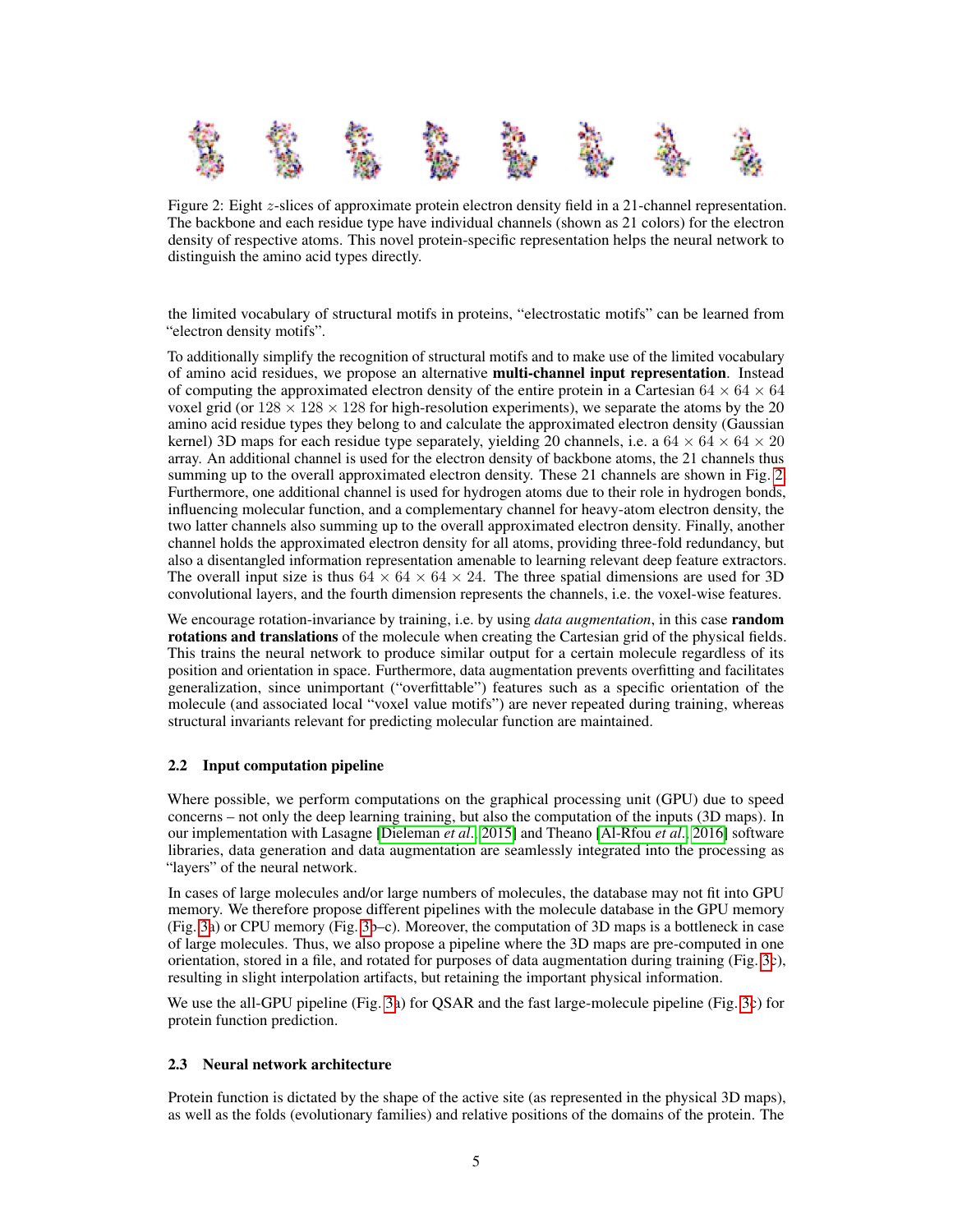<span id="page-5-0"></span>

Figure 3: We propose three versions of the pipeline, addressing different needs. The all-GPU pipeline (a) is appropriate if the molecule database fits into GPU memory, for example in the case of small molecules. The large-database pipeline (b) can be applied to the study of proteins; its bottleneck is the slow computation of 3D maps. To circumvent this bottleneck, the *fast* large-database pipeline (c) precomputes the 3D maps only once.

overall structure of active sites and domains can be inferred from local structural motifs and their higher-level global composition.

The method should therefore have the following properties:

- 1. Translation-covariance of low-level feature extraction
- 2. Locality of low-level feature extraction
- 3. Hierarchical feature extraction from localized and simple to larger and more abstract
- 4. Rotation-invariance

The first three points are ensured by employing convolutional neural networks. The fourth point is taken care of by random rotations during training.

The four-dimensional (3D  $\times$  channels) feature maps  $a^{(l)}$  in a 3D convolutional layer l are computed according to the operation

$$
a_{xyzc}^{(l)} = \sigma \left( b_c^{(l)} + \sum_{\hat{x}\hat{y}\hat{z}k} w_{\hat{x}\hat{y}\hat{z}kc}^{(l)} a_{x+\hat{x},y+\hat{y},z+\hat{z},k}^{(l-1)} \right),
$$
\n(1)

where  $a^{(l-1)}$  are the activations of the previous layer,  $b^{(l)}$  the biases and  $W^{(l)}$  the weights trained by error backpropagation such that the objective function is optimized, and  $\sigma$  is the nonlinearity, in our case the leaky rectified linear unit [\[Maas](#page-12-14) *et al.*, [2013\]](#page-12-14) defined as  $\sigma(z) = \max\{0.01x, x\}.$ 

The neural network architecture is closely based on a design practice popularized by [Simonyan and](#page-13-7) [Zisserman](#page-13-7) [\[2015\]](#page-13-7), proposing the usage of very small convolutional filters, achieving certain receptive window sizes through increased depth of the network (allowing more elaborate data transformations) rather than large filters. Pooling layers increase the receptive window size; they encourage (but do not enforce) the learning of invariance to slight distance changes, slight translations and slight rotations; and they contribute to a higher level of feature abstraction, model regularity (generalizability) and computational tractability. We use 3D convolutional filters of size  $3 \times 3 \times 3$ , interspersed with 3D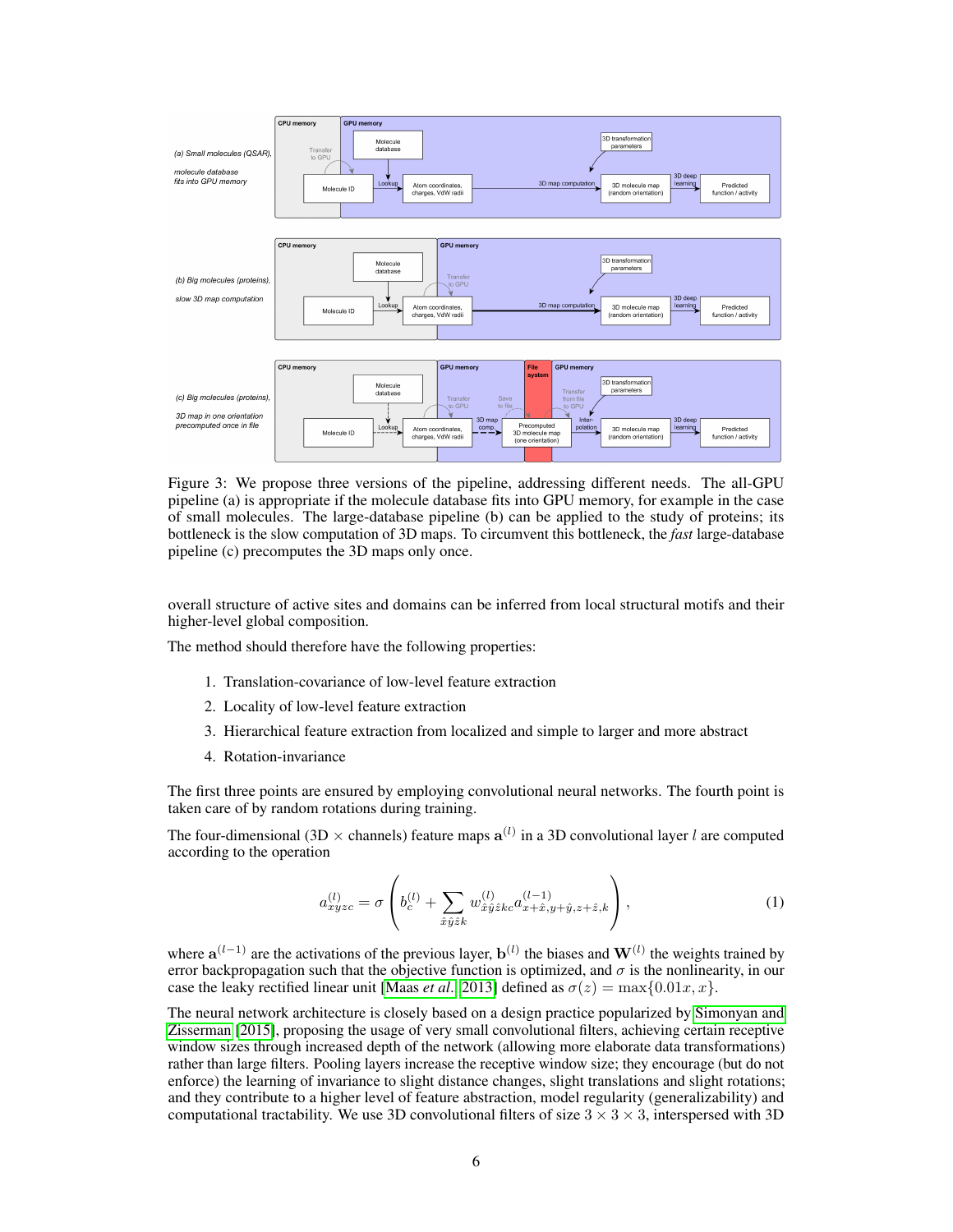<span id="page-6-0"></span>

Figure 4: Schematic of the neural network architecture used in most experiments, with visualized activations (feature maps) after training. Only a fraction of slices and channels is shown (with consistency across layers). The outputs do not have to sum up to 1 because one sample can belong to several classes (and therefore sigmoid rather than softmax was used as the nonlinearity in the output layer).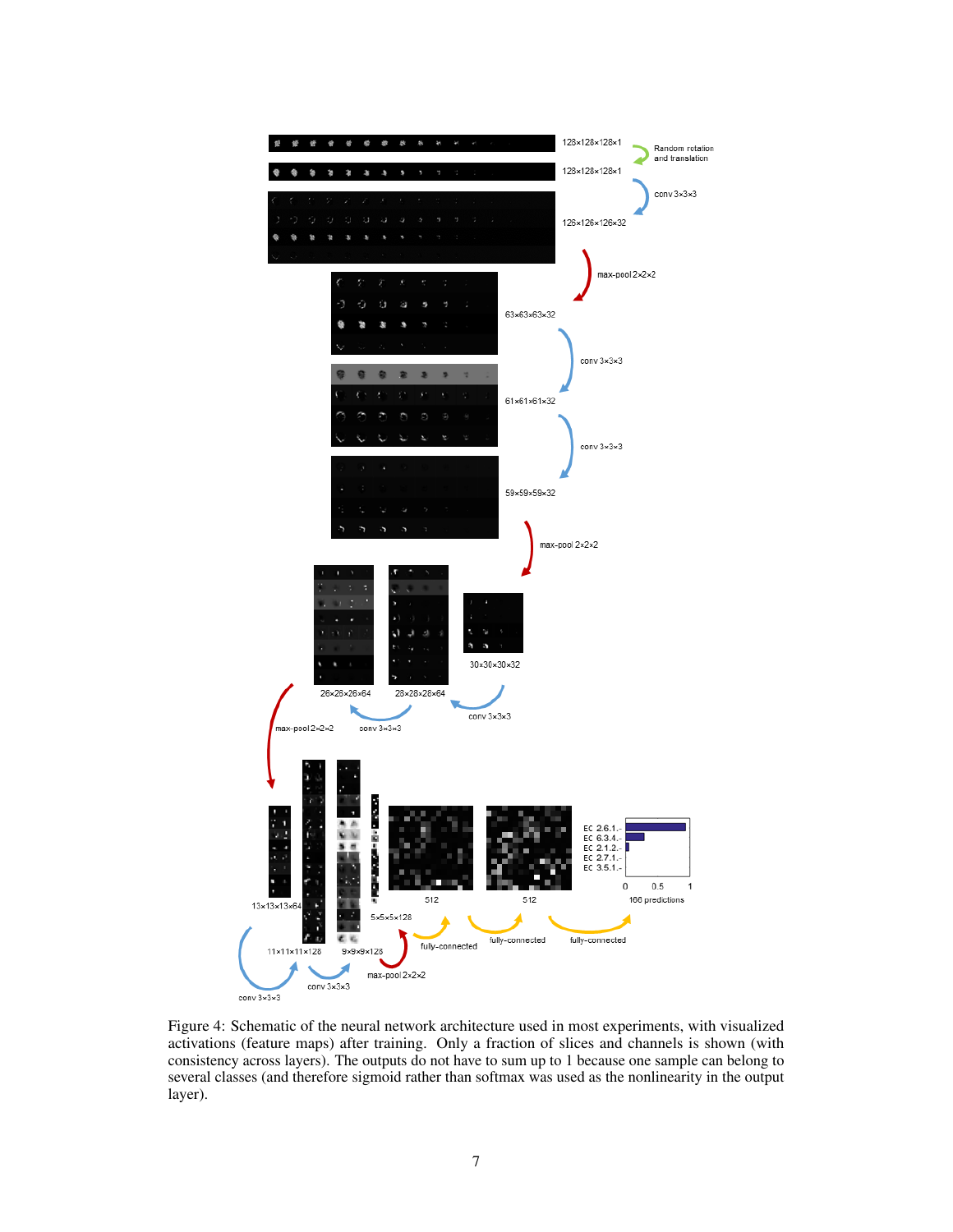<span id="page-7-0"></span>

Figure 5: Accuracy history (a) for protein function prediction: EC 3.4.21.- (serine proteases) vs. EC 3.4.24.- (cysteine proteases). Early stopping (magenta line) is performed when the all-time average validation set accuracy stops improving. This early stopping criterion is meaningful also in terms of validation loss (b), avoiding overfitting and variance.

pooling layers of size  $2 \times 2 \times 2$ , analogously to 2D operations in the work of [Simonyan and Zisserman](#page-13-7) [\[2015\]](#page-13-7). The network architecture and activation maps are shown in Fig. [4.](#page-6-0)

The network has an output unit for each predicted class. The output nonlinearity is the sigmoid

$$
\sigma(z) = \frac{1}{1 + e^{-z}}\tag{2}
$$

(rather than the softmax function common in classification), so that molecules with several functions can be modeled in a straightforward manner by setting *several* output targets to 1 for the same sample (where 0 or 1 represents class membership). The corresponding loss (objective) function for  $C$  classes is the binary cross-entropy between predictions y and respective targets t, summed for all classes:

$$
L = \sum_{c=1}^{C} -t_c \log y_c - (1 - t_c) \log(1 - y_c).
$$
 (3)

Training is performed using the Adam algorithm [\[Kingma and Ba, 2015\]](#page-12-15) with a learning rate of  $10^{-4}$ , mini-batch size 2, 4 or 8 for different resolutions and GPUs. Early stopping (Fig. [5a\)](#page-7-0) is performed when the average validation accuracy stops improving; the average is taken since the beginning of the training.

We use the VoxNet implementation [\[Maturana and Scherer, 2015a,](#page-12-16)[b\]](#page-12-17) of 3D convolutional and 3D pooling layers. Generation and augmentation of 3D molecule maps are directly integrated with the Lasagne/Theano-based neural network training (cf. Section [2.2](#page-4-1) and Fig. [3\)](#page-5-0).

#### 2.4 Data

For protein function prediction, we use the Enzyme Structures Database<sup>[1](#page-7-1)</sup>, which lists PDB structures for enzymes classified by the EC (Enzyme Commission) number hierarchy, designating enzyme specificity and mode of action.

In the first experiment, we perform classification on two classes of enzymes acting on a peptide bond (peptidases): serine proteases (EC 3.4.21.-) and cysteine proteases (EC 3.4.24.-). Proteins in both classes perform the same task of cleaving a peptide bond, but differ in terms of catalytic mechanism. Both classes contain proteins that do not necessarily share evolutionary history (i.e. are not necessarily homologous) and therefore do not always share the same structure (fold). The characteristic that proteins within either of the classes share is the same functional mechanism, which may have emerged in the course of convergent evolution.

In another larger-scale experiment, we perform classification of all 166 third-level EC classes against each other, i.e. EC 1.1.1.- vs. EC 1.1.2.- vs. ... vs. EC 6.6.1.-. We experiment with two different

<span id="page-7-1"></span><sup>1</sup> https://www.ebi.ac.uk/thornton-srv/databases/enzymes/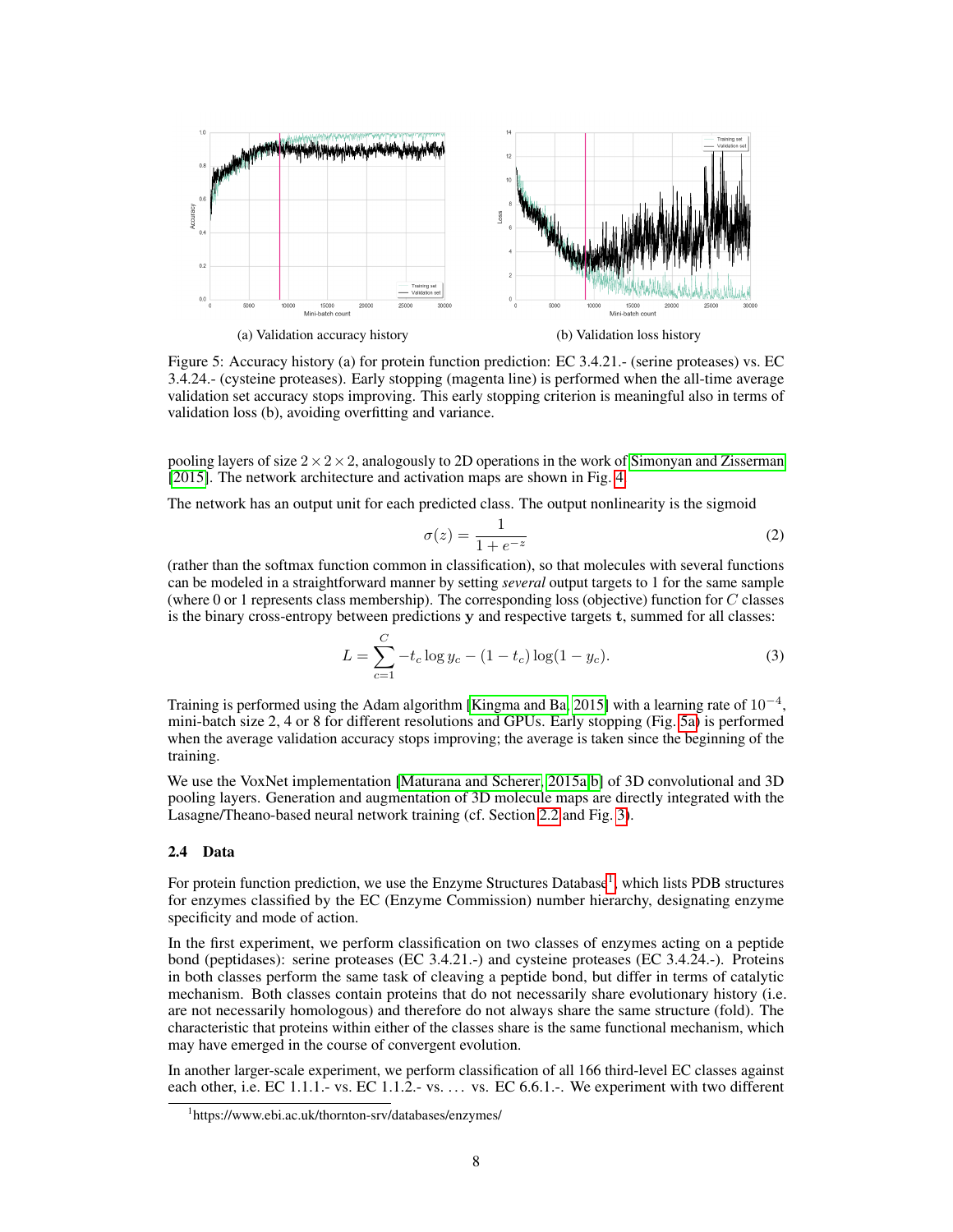methods of splitting samples into training and test sets. By *naive split*, we refer to randomly assigning samples (PDB entries) to the training or test set. A more challenging task is function prediction with a *strict split* at the fourth EC level, meaning that if e.g. a sample in EC 3.4.21.1 (chymotrypsin) gets randomly assigned to the test set, then all other entries in this fourth-level class also get assigned to the test set and none of them to the training set. Thus, it is tested whether the neural network can correctly predict chymotrypsins (EC 3.4.21.1) to belong to the class of serine proteases (EC 3.4.21.-), based solely on information inferred from *other* subclasses of EC 3.4.21.-, such as subtilisin, thrombin or trypsin, but no samples from chymotrypsin class.

In each training/test split, we select 25% of the samples for the test set (consistently across experiments of the same splitting method). Additional 25% are picked randomly as a validation set to perform early stopping during training in order to prevent overfitting (cf. Figs. [5a–5b\)](#page-7-0). The remaining 50% of the data are used for training.

For the small-molecule QSAR task, we use a dataset of  $M_1$  muscarinic receptor agonists and inactive componds (PubChem SAID 1798) that were annotated with their activity in a respective assay. We attempt to classify the molecules into the active/inactive categories, reserving 20% of the data for testing, and training on the other 80%.

# 3 Results

The receiver operating characteristic (ROC) for discriminating between serine and cysteine proteases, i.e. classifying EC 3.4.21.- against EC 3.4.24.- with the naive training/test split is shown in Fig. [6a.](#page-8-0) For low-resolution experiments, the area under the ROC curve (AUC) of 0.91 with single-channel inputs and 0.97 with multi-channel inputs indicates a high quality of prediction and suggests that *high accuracy protein function prediction from 3D maps is feasible*. Moreover, doubling the resolution in each dimension, i.e. using  $128 \times 128 \times 128$  voxels in lieu of  $64 \times 64 \times 64$  voxels, further increases the AUC to 0.94 for single-channel and 0.99 for multi-channel experiments. Thus, both of the high-resolution settings outperform the corresponding low-resolution settings; and both of the multi-channel settings outperform the respective single-channel setting. This indicates that the high-resolution data representation and the multi-channel data representation (and both together) contain valuable information for this task. However, the naive split entails that both test and training set most probably contain proteins from the same evolutionary family, thus making the learning task substantially easier.

<span id="page-8-0"></span>

Figure 6: ROC for protein function prediction: EC 3.4.21.- (vs. EC 3.4.24.-) with naive split (a) and strict split (b). The multi-channel input representation outperforms the respective single-channel settings. The proposed 3D input representation provides meaningful information about the molecules under the naive split and even under the challenging strict split.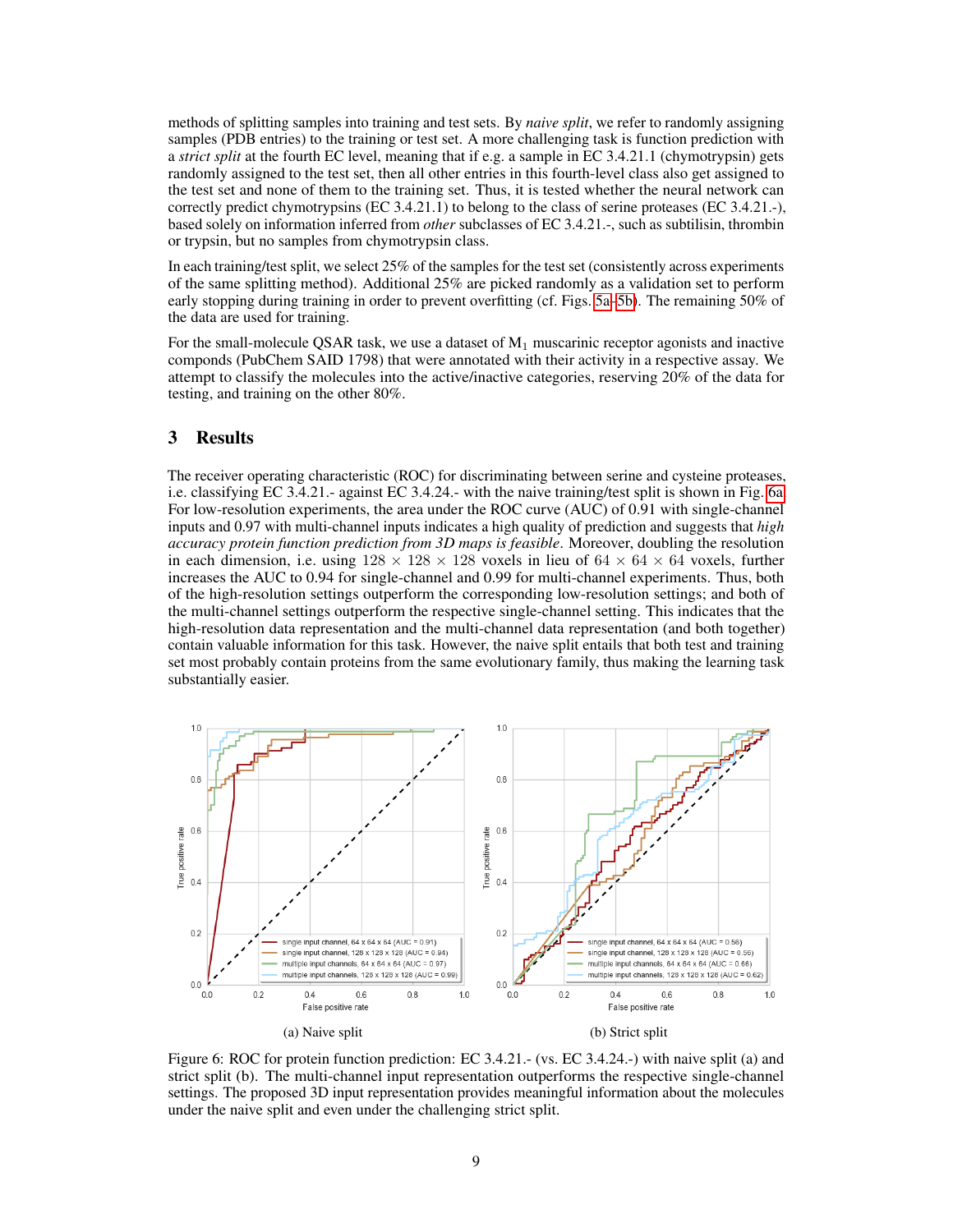<span id="page-9-0"></span>

Figure 7: Confusion matrix for classification of the 166 third-level EC classes. The pronounced diagonal means correct prediction for the majority of test samples.

ROC for the same classes with a strict training/test split is shown in Fig. [6b.](#page-8-0) The AUC=0.56 for single-channel inputs is much lower than for the naive split, confirming that the strict split – inferring protein function only based on *other* protein families sharing same function – is a considerably harder problem. However, the AUC=0.66 for multi-channel inputs also shows that the *multi-channel representation of protein structure is beneficial* for facilitating the extraction of information about protein function.

With the strict split, increasing the resolution of the data does not strongly influence the AUC, and in case of the multi-channel inputs leads to decrease in predictive power. It is however important to note that increasing the resolution notably improves the expected number of true positives before encountering a false positive (left part of ROC curve; for both single- and multi-channel methods with naive split, as well as for single-channel for strict split). This signifies that the network given improved resolution learns to recognize crucial structural features of individual classes. The subsequent, midrange drop in accuracy can, in our opinion, be attributed to insufficient amount of data in the training set, which prevents the network from generalizing properly. This is also the reason for sub-par performance of the method in "high resolution, multi-channel" regime.

It is however evident from Figures [6a](#page-8-0) and [6b](#page-8-0) that introduction of additional channels denoting the amino acid types substantially improves the expected prediction accuracy. In our opinion, this allows the network to easier attain the knowledge on structural and functional properties of amino acids, which it would have to learn in training. By introducing additional channels, we alleviate this need. It is evident that analogous effect could have been achieved by pretraining the networks with a larger data corpus, which we will demonstrate in subsequent work. Therefore, we postulate that in the limit of infinite (or at least sufficiently abundant) data, performance of "single-channel" and "multi-channel" approaches would converge.

The confusion matrix for the classification of the 166 third-level EC classes with naive train/test split is shown in Fig. [7.](#page-9-0) The diagonal (correct predictions) is highly pronounced, indicating that our deep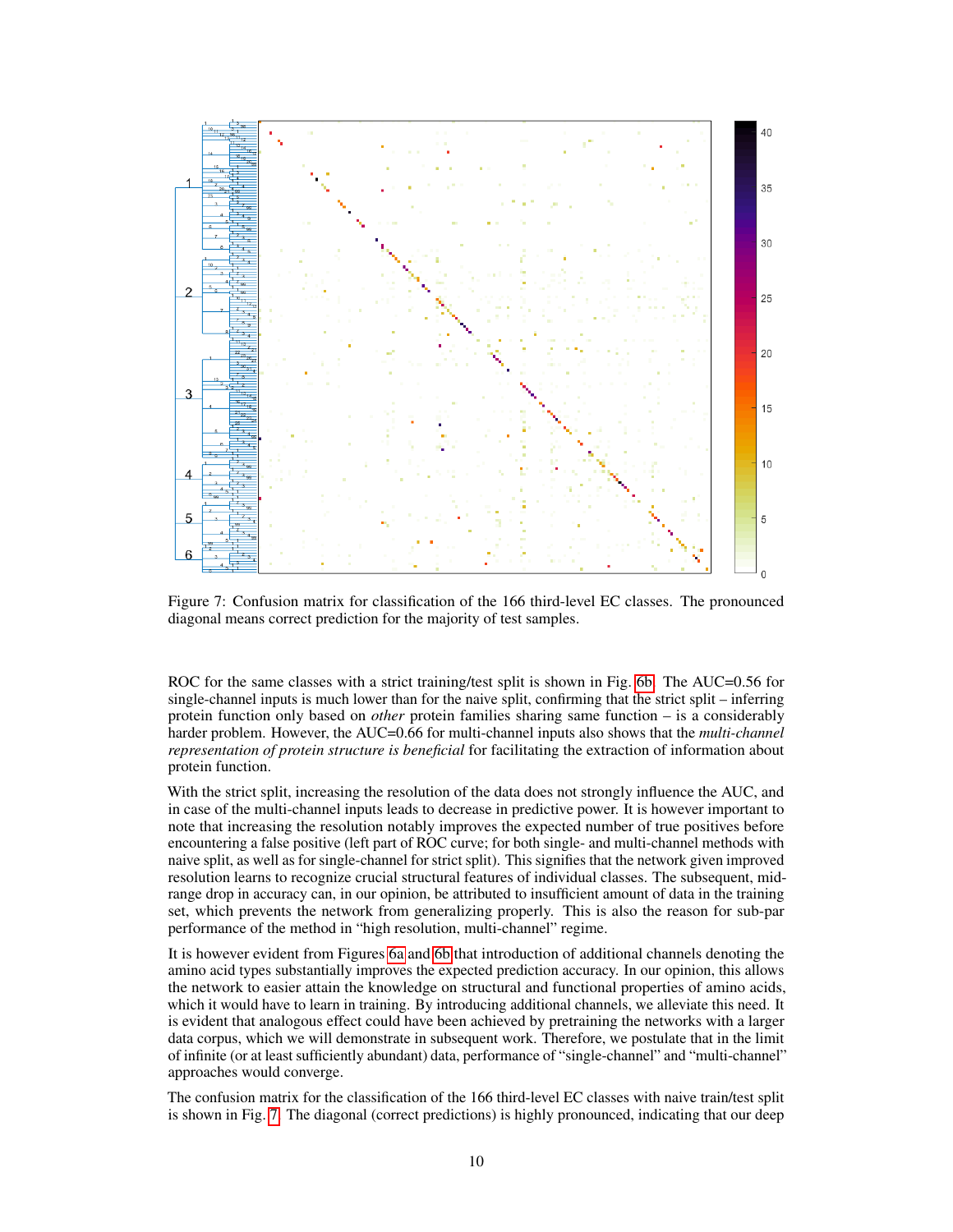<span id="page-10-0"></span>

outputs) for active and inactive small molecules (b) ROC (AUC=0.70)

Figure 8: Results for small-molecule QSAR. Predictions (a) demonstrate some separability of active and inactive small molecules from the test set. The ROC (b) has an AUC=0.70 approximately equal to that of state-of-the-art descriptor-based methods applied to this dataset (PubChem SAID 1798).

learning approach stably distinguishes the correct class from the 165 other possible classes of proteins in many cases, which is a challenging task requiring the representation of numerous function-specific structural features within the neural network. Each class had a slightly different AUC in the test data; the AUC of the individual classes averaged across all classes was  $0.87 \pm 0.13$  on the test data.

The ROC curve for biological activity classification of  $M_1$  muscarinic receptor antagonists is shown in Figure [8b.](#page-10-0) Models trained on this dataset achieved an AUC=0.70. This value indicates that the models were capable of differentiating molecules which exhibited biological activity from those that did not at a rate substantially higher than random chance. The AUC value found here is *approximately equal to that of state-of-the-art methods based on hand-crafted descriptors* applied to the same dataset [\[Mendenhall and Meiler, 2016\]](#page-12-18). A further demonstration of the performance of the model can be seen in Figure [8a,](#page-10-0) which highlights a substantial gap between mode scores for the two classes of compounds.

These results are both interesting and encouraging given that state-of-the-art models utilize descriptors and network architectures that are specifically optimized for biological activity prediction. The performance of the models reported here indicates that the chosen approximations for describing molecular structure are already capable of encoding information that is equally valuable to what is found in the hand-crafted descriptors. Further refinement of both molecular structure description and network parameters are likely to boost the performance above what is seen here. Additionally, these models illustrate that deep learning can be a powerful tool even in domains where the data sets are much smaller and more heavily unbalanced than those seen in more traditional applications of deep learning.

As noted in [\[Mendenhall and Meiler, 2016\]](#page-12-18), the goal of biological activity prediction is often to prioritize a large set of compounds in order to select a small subset for physical testing, thereby making those compounds with the highest scores the most important from a practical standpoint. These models were trained with a loss function designed to optimize the overall AUC of the ROC curves (i.e. from false positive rate (FPR) values of 0 to 1) which effectively aims to best separate the two classes from each other as a whole. However, this metric does not consider the performance of the highest scoring samples, and as seen in Figure [8a,](#page-10-0) the highest-scoring active compound is separated from the highest-scoring inactive compound by a small fraction of the score range. Given these promising early results, approaching this problem with a loss function designed to optimize compound scores at low FPR values (e.g. the logAUC metric described in [\[Mendenhall and Meiler,](#page-12-18) [2016\]](#page-12-18)) would provide a straightforward way to improve the performance of these models in a manner beneficial for practical QSAR application.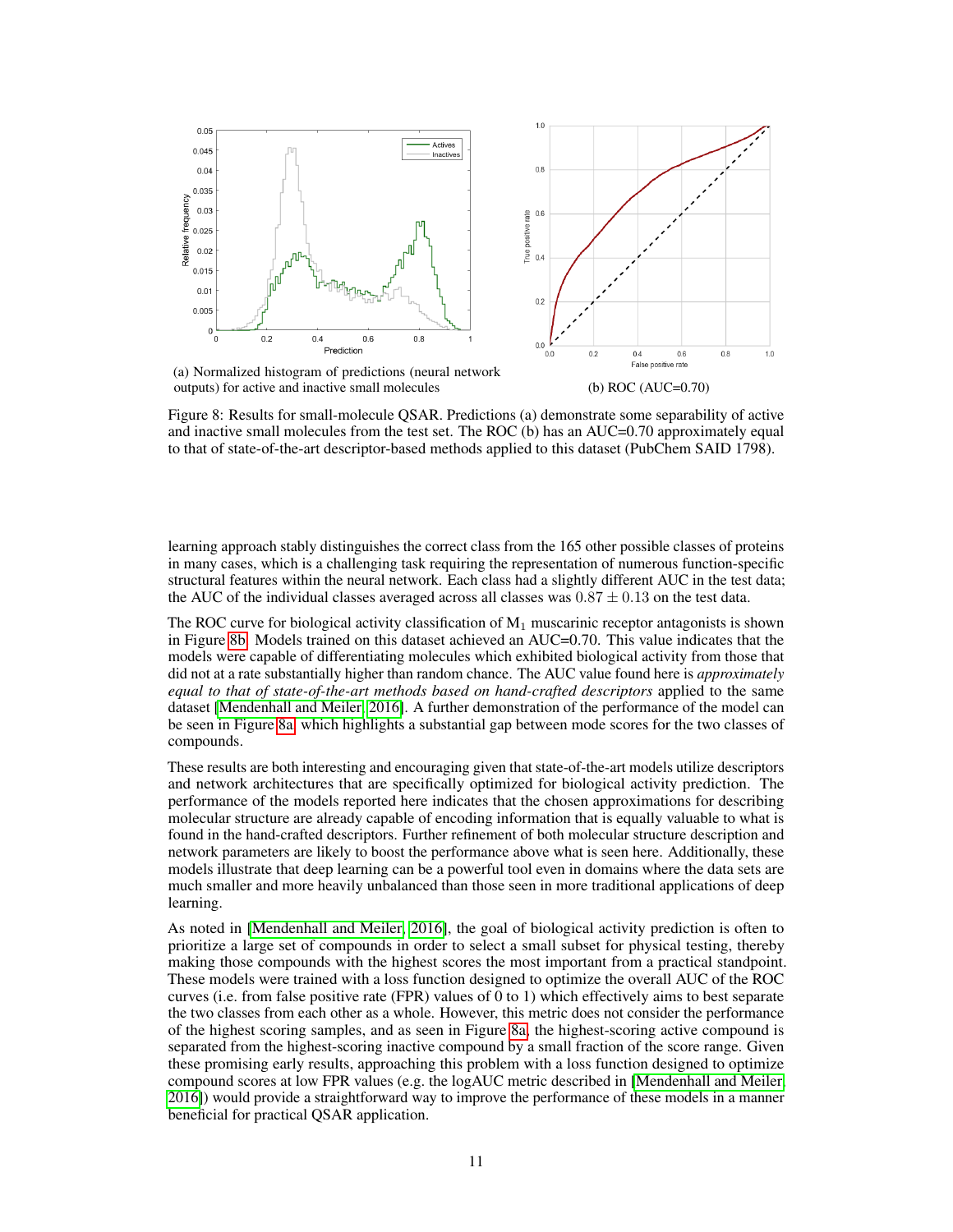# 4 Discussion and Conclusions

In this work we have demonstrated the utility of 3D convolutional neural networks for discriminating between molecules in terms of their function in living organisms. They allow for accurate classification of proteins, without relying on domain (expert) knowledge or evolutionary data. Additionally, use of the 3D convolutional neural networks for classifying small molecules permits for achieving comparable degree of accuracy as state-of-the-art QSAR methods, while obviating the need for handcrafted descriptors.

The data on protein classification presented above was based purely on enzymes, but it is highly plausible that these results generalize to the entire protein space. The success in discriminating between vastly different enzyme classes strongly indicates that this approach allows for high-confidence discrimination between different functional classes (transporters, structural proteins, immunoglobulins. . . ). Discriminating within a class (e.g. dopamine receptor from a glucagon receptor) should be possible as well, as demonstrated by serine vs. cysteine protease experiment.

The classification experiments presented above are to be treated as proof-of-concept. While we demonstrated the applicability of convolutional neural networks for these purposes, we do acknowledge that the predictive power of these methods can only increase when supplemented with additional features, used by the other methods in the respective fields. For purposes of protein function prediction, one could easily improve expected prediction accuracy by extending the feature set by such ones as presence of common sequence motifs, structural classification (annotated or predicted) and homology-derived information. The small-molecule classification can be augmented by experimentally determined features (e.g. logP, polarizability...) and ones derived from the structure (e.g. constitutional descriptors, fragment counts. . . ). While the latter can be learned from the data itself, it may prove beneficial to provide them explicitly.

Notably, this work does not consider the fact that the vast majority of molecules in living organisms is conformationally flexible. It is possible to generate multiple conformers of small molecules, for the QSAR use case, but it is not intuitively obvious what effect will it have on the training of the method. By using generated conformations as actives one would inadvertently introduce false positives in the training set (i.e. conformations in which the ligand does not bind would be labeled as positives), but on the other hand it would allow the network to recognize also potentially active ligands, even if they were in an unsuitable conformation. For protein function prediction, conformational flexibility plays a less major role, but distinction between apo (without bound ligand) and holo (with ligand bound) structures in the training process could potentially play a role for the expected predictive power.

While the protein function prediction part of this work relied on experimental structural data, these methods can also be applied to *predicted* protein structures. It could be advisable to limit the prediction to the active site only, thus allowing for much faster training and predictions, and enabling meta-prediction using multiple variant active sites.

The other potential use case is to use experimental electron density directly, without the need for fitting atoms within. Recent developments in the area of direct imaging, especially electron microscopy, make such methods particularly relevant. As in its current form our method does not depend on any sequence-related data, it is immediately applicable to such problems. This could enable high-confidence function annotation of proteins recovered from environmental samples.

These are just a few of potential application domains for the methods we propose. By avoiding human-derived, handcrafted descriptors they allow to capture the features of the studied molecules that are truly important for functional considerations. On contrary to these descriptors, they will only increase in accuracy with the growing amount of data. On contrary to methods based on structural comparison, the methods we proposed do not require superposition and are translation and rotation invariant. We postulate therefore that deep learning methods of inferring functional information from raw spatial 3D data will increase in importance, with the growing amounts of spatial biological information and increased resolutions of direct imaging methods.

# Funding

This work was supported by the European Research Council [Consolidator Grant "3DReloaded" to V.G. and D.C.]; and by the Deutsche Telekom Foundation.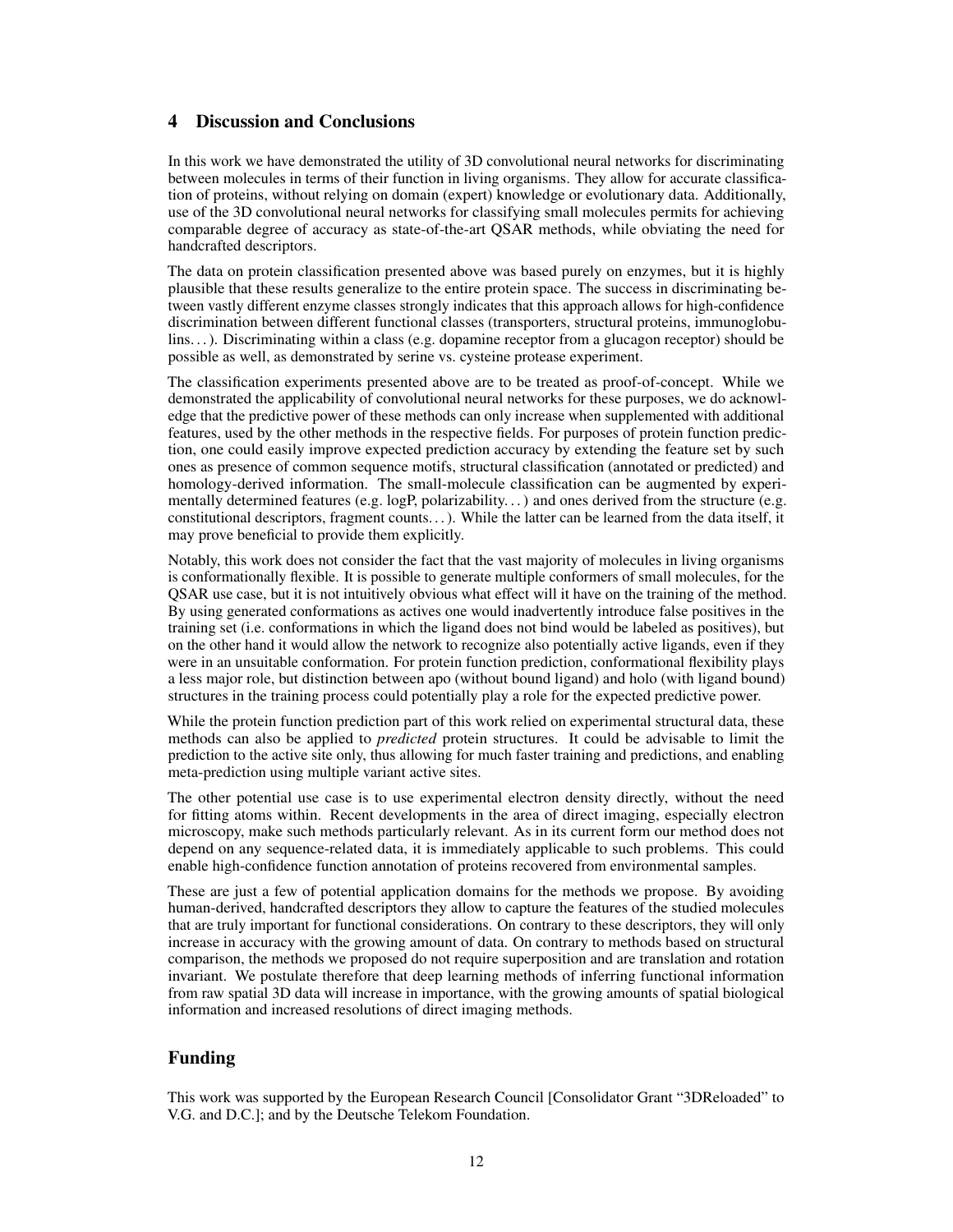# References

- <span id="page-12-6"></span>Alper, H.E. and Levy, R.M. (1989) Computer simulations of the dielectric properties of water: Studies of the simple point charge and transferrable intermolecular potential models. *J. Chem. Phys.*, 91(2), 1242-1251.
- <span id="page-12-13"></span>Al-Rfou, R. *et al*. (2016) Theano: A Python framework for fast computation of mathematical expressions. *arXiv.org*, arXiv:1605.02688.
- <span id="page-12-2"></span>Andrade, C.H., Pasqualoto, K.F., Ferreira, E.I. and Hopfinger, A.J. (2010) 4D-QSAR: perspectives in drug design. *Molecules*, 15(5), 3281-3294.
- <span id="page-12-1"></span>Baumann, K. (2002) Distance Profiles (DiP): A translationally and rotationally invariant 3D structure descriptor capturing steric properties of molecules. *Mol. Informatics*, 21(5), 507-519.
- <span id="page-12-5"></span>Brooks, B.R., Bruccoleri, R.E., Olafson, B.D., States, D.J., Swaminathan, S. and Karplus, M. (1983) CHARMM: A program for macromolecular energy, minimization, and dynamics calculations. *J. Comput. Chem.*, 4(2), 187-217.
- Cozzetto, D., Buchan, D.W.A., Bryson, K. and Jones, D.T. (2013) Protein function prediction by massive integration of evolutionary analyses and multiple data sources. *BMC Bioinformatics*, 14(Suppl 3), S1.
- <span id="page-12-9"></span>Da, C. and Kireev, D., (2014) Structural protein–ligand interaction fingerprints (SPLIF) for structurebased virtual screening: Method and benchmark study. *J. Chem. Inf. Model.*, 54(9), 2555-2561.
- <span id="page-12-10"></span>Deng, Z., Chuaqui, C., and Singh, J., (2014) Structural interaction fingerprint (SIFt): a novel method for analyzing three-dimensional protein-ligand binding interactions. *J. Med. Chem.*, 47(2), 337-344.
- <span id="page-12-12"></span>Dieleman, S. *et al*. (2015) Lasagne: first release. *zenodo.org, github.com*.
- <span id="page-12-3"></span>Dupuis, F., Sadoc, J.F., Jullien, R., Angelov, B. and Mornon, J.P., (2005) Voro3D: 3D Voronoi tessellations applied to protein structures. *Bioinformatics*, 21(8), 1715-1716.
- <span id="page-12-11"></span>Gasteiger, J. and Marsili, M., (1978) A new model for calculating atomic charges in molecules. *Tetrahedron Lett.*, 34, 3181-3184.
- <span id="page-12-8"></span>Golkov, V., Skwark, M.J., Golkov, A., Dosovitskiy, A., Brox, T., Meiler, J. and Cremers, D. (2016) Protein contact prediction from amino acid co-evolution using convolutional networks for graphvalued images. *Adv. Neural Inf. Process. Syst. (NIPS)*, 29, 6488.
- <span id="page-12-4"></span>Israelachvili, J.N. (2011) Intermolecular and surface forces. Academic Press.
- <span id="page-12-0"></span>Jiang, Y. *et al*. (2016) An expanded evaluation of protein function prediction methods shows an improvement in accuracy. *Genome Biol.*, 17, 184.
- <span id="page-12-15"></span>Kingma, D.P. and Ba, J.L. (2015) Adam: a method for stochastic optimization. *Int. Conf. on Learning Representations (ICLR)*.
- <span id="page-12-7"></span>Krizhevsky, A., Sutskever, I. and Hinton, G.E. (2012) ImageNet classification with deep convolutional neural networks. *Adv. Neural Inf. Process. Syst. (NIPS)*, 25, 4824.
- <span id="page-12-14"></span>Maas, A.L., Hannun, A.Y. and Ng, A.Y. (2013) Rectifier nonlinearities improve neural network acoustic models. *Int. Conf. on Machine Learning (ICML)*, 30.
- <span id="page-12-16"></span>Maturana, D. and Scherer, S. (2015a) 3D convolutional neural networks for landing zone detection from LiDAR. *IEEE Int. Conf. Robot. Autom. (ICRA)*, 3471-3478.
- <span id="page-12-17"></span>Maturana, D. and Scherer, S. (2015b) VoxNet: A 3D convolutional neural network for real-time object recognition. *IEEE Int. Conf. Robots and Systems (IROS)*, 922-928.
- <span id="page-12-18"></span>Mendenhall, J. and Meiler, J. (2016) Improving quantitative structure–activity relationship models using Artificial Neural Networks trained with dropout. *J. Comput. Aided Mol. Design*, 30, 177-189.